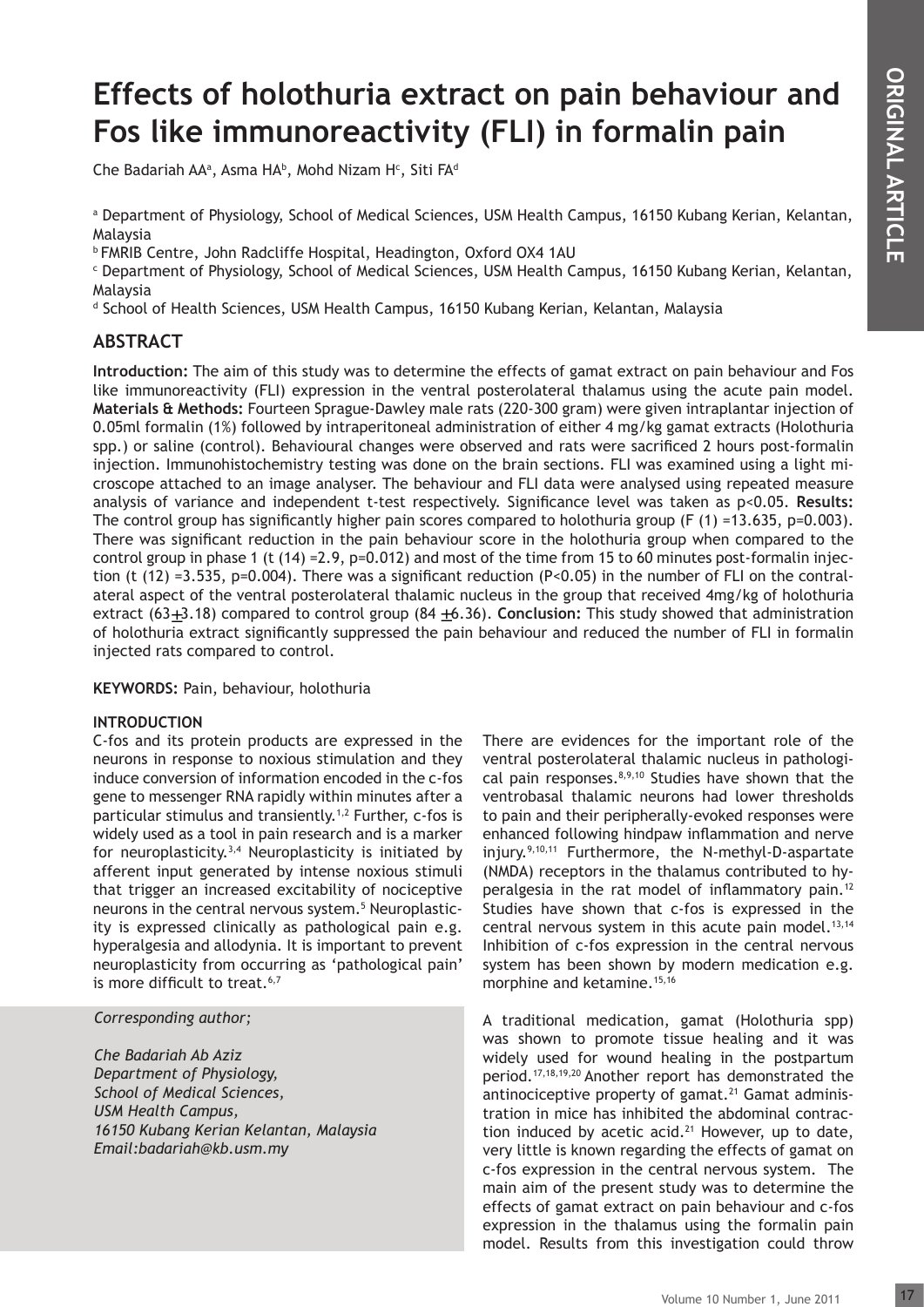some light as to the possible interaction of the gamat extract with function of the nervous system involved in pain modulation.

# **MATERIALS AND METHODS**

#### **Animals**

Fourteen adult male Sprague-Dawley rats weighing between 220-300g were involved in the study. The rats were housed in individual cages and allowed adaptation for at least three days in the Physiology Department laboratory. They were maintained in a 12-hour light dark cycle and allowed free access to food and water. Investigations were conducted between 0800 and 1600 in the Physiology Department laboratory. Animals were obtained from Laboratory Animal Research Unit, Universiti Sains Malaysia (LARUSM). The present study was approved by the Animal Ethics Committee of Universiti Sains Malaysia.

#### **Preparation of holothuria extracts**

A dissection was made on the gamat and the internal organs were removed. An air oven (Binder BD 115) was used to dry the gamat tissues at 58°C for two weeks. Following this, the tissues were then blended to produce powder material. Petroleum ether was mixed with the powder material before the solution was then poured into a funnel. The material was collected in a beaker and was left to be separated into organic component (upper portion) and non-organic component (lower portion). The organic component was left to dry for 12 hours at -48°C and 200atm using freeze dry process (Ilshin Lab. Co. Ltd). $^{22}$  These processes produced powder extract which was stored in a refrigerator until used.

#### **Drugs Used and Experimental Groups**

The rats were divided into two groups (gamat and saline) with 7 rats in each group. The experimental group (gamat) was given 4 mg/kg holothuria extracts while control rats were given saline. Holothuria extracts and saline were given at a volume of 1 ml/kg and administered intraperitoneally.

#### **Behaviour testing**

Both groups of rats were given intraplantar injection of 0.05ml formalin (1%) followed immediately by either intraperitoneal holothuria extract or saline according to their respective groups. They were then observed for behavioural changes for an hour before being sacrificed and the brain removed for immunohistochemistry testing as described below.<sup>23</sup> The behavioural data were analysed by two observers blinded to the treatment of each rat and behaviour pain score was tabulated at each minute and averaged at 5-minute intervals.<sup>23</sup> The quantification was based on the total time spent in 4 behavioural categories.<sup>23, 25</sup>

# **Sacrifice of Animals and Perfusion-fixation of thalamus**

All rats were sacrificed with an overdose of sodium pentobarbitone intraperitoneally 120 minutes after formalin injection.26 Thoracotomy was performed and



**Figure 1**: Behaviour score in the group receiving saline (control) and 4 mg/kg holothuria extracts (gamat 4) (n=7 for both groups). Values are means±S.E.M ( \*p<0.05; \*\* p<0.01) comparison between holothuria 4 mg/kg and control groups)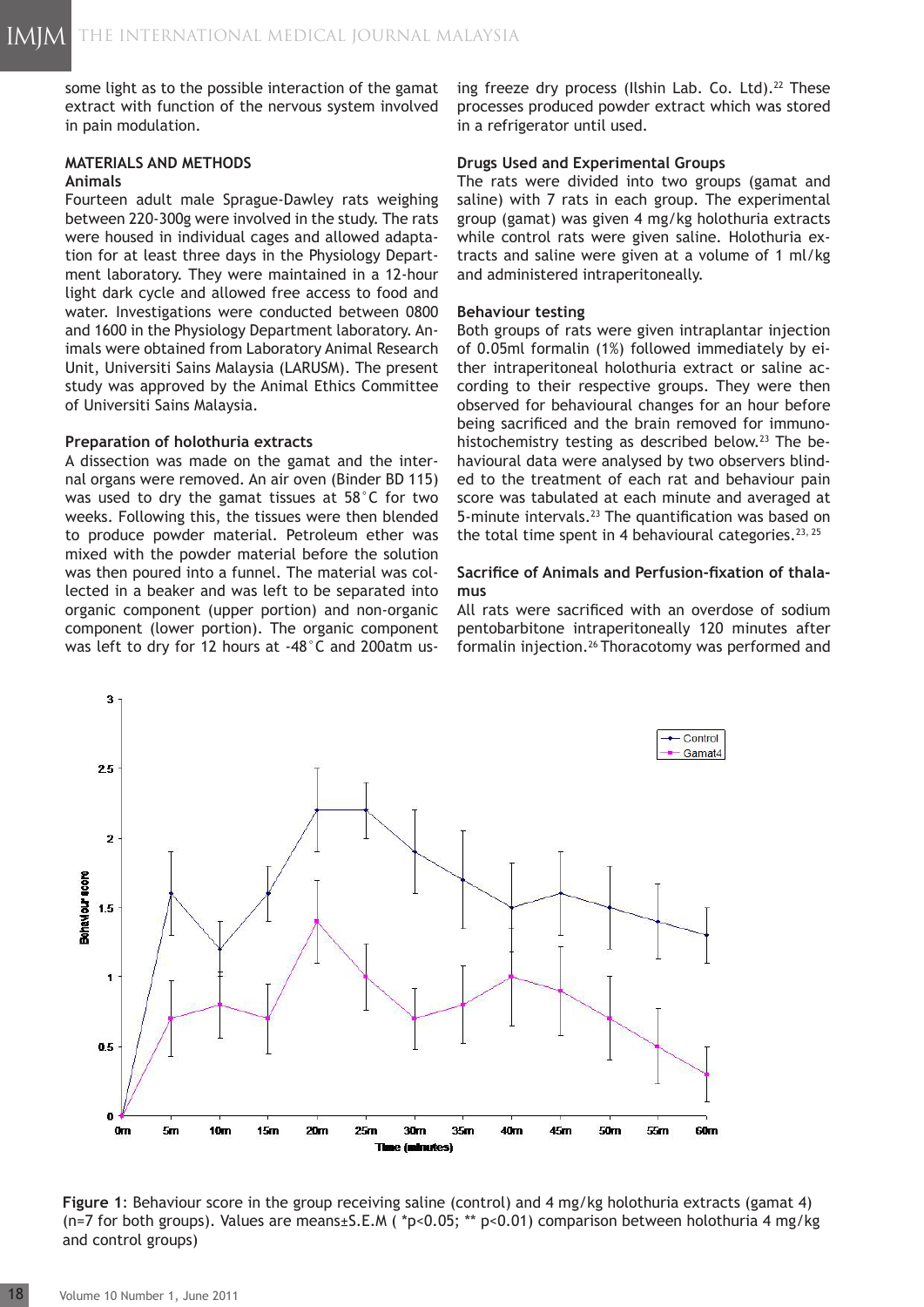the heart was exposed immediately following the lost of their pinch reflex. An 18G branula was inserted into the apex of the left ventricle and the right atrium was snipped with a pair of scissors.<sup>23</sup> Perfusion was performed by gravity method using first phosphate-buffered saline (PBS) until the fluid ran clear, followed by 500ml of cold 4% paraformaldehyde in phosphate buffer (PB) 0.1 mol/litre (pH = 7.4).23,27,28 The brains were then removed from the cranial cavity.

#### **Dissection of Brain and Cryostat Sectioning**

The brains were post-fixed in fresh perfusion solution (4% PFA in PB 0.1 M) at 4˚C for 4 hours, and cryoprotected overnight in 20% sucrose in phosphate buffer 0.1 M at 4˚C.29 The brains were next embedded in tissue freezing medium (Jung) and sliced into 20-µm sections using a cryostat. 27 Sections were transferred using a paintbrush to a 24-well multiwell plate containing 500μl of PBS in each well.

#### **Immunohistochemistry**

A three-step peroxidase avidin-botin complex (ABC) method (purified primary antibody, biotinylated secondary antibody, and ABC with DAB) was used to stain the brain sections for localising fos protein.<sup>30</sup> The immunohistochemistry test was performed as described previously by Asma Hayati et al.<sup>23</sup> Following the test, all sections were mounted on gelatin-subbed slides and air-dried overnight. Slides were then dehydrated with absolute ethanol for 15 minutes, mounted with Styrolyte Mounting Medium and protected with a cover slip.23,31

#### **Counting of fos like immunoreactivity (FLI) labelled neurons**

Sections were examined using light microscopy attached to an image analyzer (Leica QWin) and ventral posterolateral thalamic nucleus was determined using the rat's brain atlas.<sup>32</sup> Immunohistochemically detected nuclear-associated reaction product was referred to as FLI.33 FLI labelled neurons were counted by two blinded investigators and the counts were then averaged for each rat. Counts that were questionable in either quantity or quality were excluded. Images of the brain sections were captured at x25 to determine the area and at x50 to localize FLI labelled neurons.

#### **Statistical Analysis**

Pain behaviour scores by formalin test were analyzed using one-way repeated measures ANOVA with one within subjects factor (time: 13 levels) and two between subjects' factors (drug: 2 levels, holothuria extract and saline). Independent t-test was used to analyze the effects of Phase 1 formalin test (mean score at 5 minutes) and Phase 2 (mean of scores from 10 to 60 minutes) between saline and holothuria extract and significance level was accepted at p<0.05.

#### **RESULTS**

#### *Effects of holothuria extract on pain behaviour.*

In the control group, there was an increase in the pain behaviour score in the first five minutes (phase 1) followed by 5 to 10 minutes of reduced nociceptive behaviour (figure 1). Following this, increased pain behaviour was noted from 15 minutes to sixty minutes post formalin injection (phase 2). The control group has significantly higher pain scores compared to holothuria group  $(F(1) = 13.635, p=0.003)$ . There was significant reduction in the pain behaviour score in the holothuria group when compared to the control group in phase 1 (t(14) =  $2.9$ , p= $0.012$ ) and most of the time from 15 to 60 minutes post-formalin injection (t(12)  $=3.535, p=0.004$ .

# *Effects of holothuria extract on FLI expression in the ventral posterolateral thalamic nucleus.*

There was significant reduction ( $p$ <0.05) in the number of FLI on the contralateral aspect of the ventral posterolateral thalamic nucleus (figure 2) in the group that received 4mg/kg of holothuria extract  $(63 \pm 3.18)$ compared to control group  $(84 \pm 6.36)$ . However, the number of FLI on the ipsilateral side was not significantly different in both of the groups (control: 26.4  $± 2.96$ ; holothuria: 21.4  $± 1.50$ ).



**Figure 2:** Photomicrographs showing FLI in contralateral side (left side) of ventral posterolateral thalamic nucleus in the (A) holothuria and (B) saline groups (50× magnification). Arrows indicate the dark staining FLI.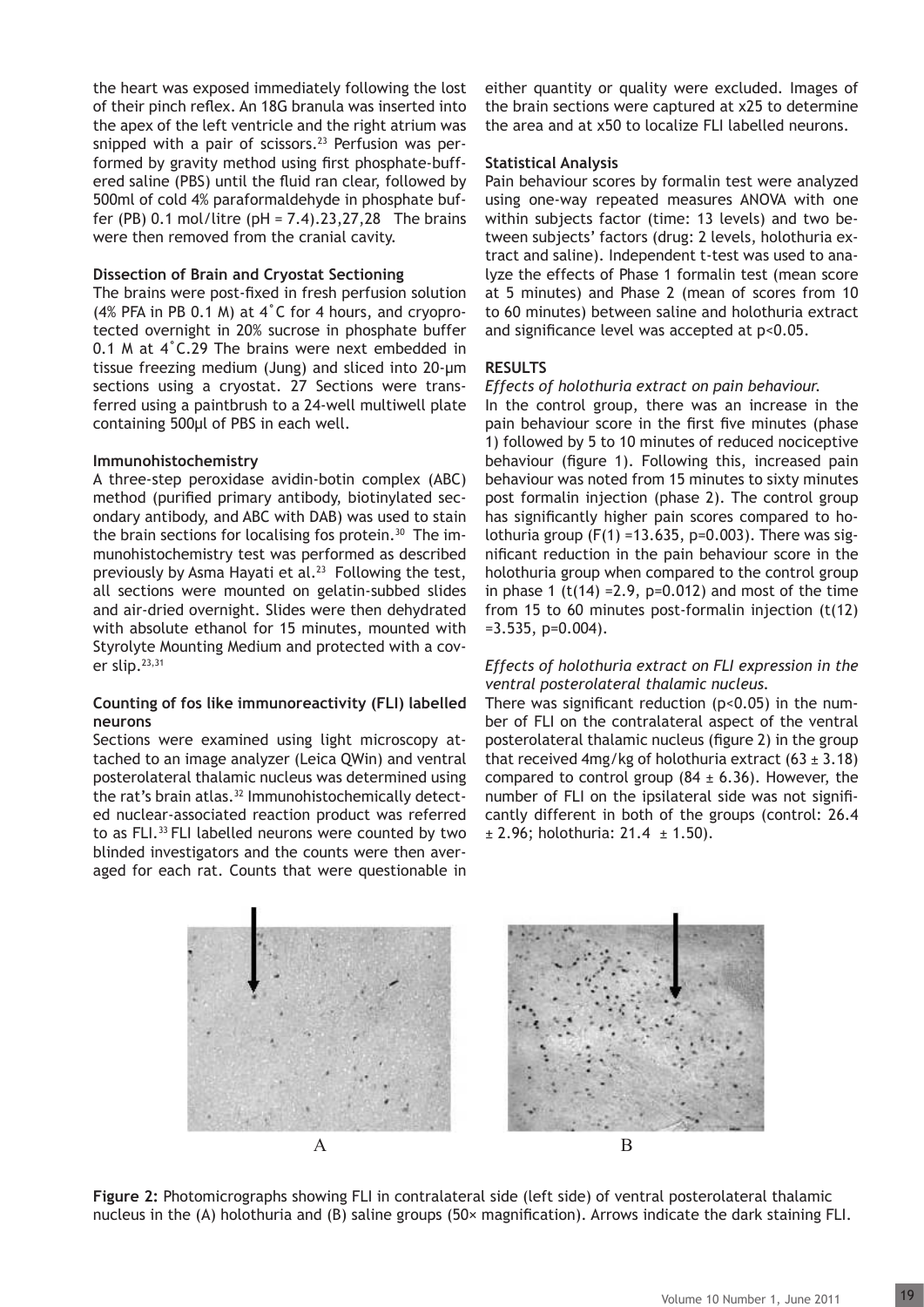# **DISCUSSION**

In the present study, the effects of intraperitoneal administration of holothuria extracts on pain behaviour in an acute pain model were investigated. The group receiving 4 mg/kg of holothuria extracts demonstrated a significant reduction in pain behaviour compared to control in phase 1 and most of the time in phase 2 (p<0.01). The analgesic property of gamat is in agreement with a report by Ridzwan et al. which demonstrated the ability of gamat extract to inhibit the abdominal contraction in acetic acid induced writhing test.<sup>21</sup> In the present study, the formalin pain model was used. The formalin pain model was chosen as the pain mechanisms in this model are well-known; phase 1 is contributed by peripheral mechanism while phase 2 is mainly due to central nervous system hyperexcitability.34

Intraperitoneal administration of holothuria extracts (4 mg/kg) has significantly inhibited the pain behaviour in both phases. Phase 1 involves chemical stimulation of nociceptors and activation of C fibers in the periphery while hyperexcitability of central nervous system is involved in phase 2.23,25,34,35 The nociceptive behavior in phase 1 was partly contributed by the formation of prostaglandin that generated the signs and symptoms of inflammation.<sup>36</sup> The activation of NMDA receptors that leads to hyperexcitable dorsal horn neurons as well as local inflammatory changes during the second phase, are necessary for the full manifestation of the second phase.<sup>34</sup>

The inhibition of pain behaviour in phase 1 and phase 2 of the present study suggests that holothuria extract

## **REFERENCES**

- 1. Harris JA. Using c-fos as a neural marker of pain. Brain Res Bull 1998; 45(1):1-8.
- 2. Asma Hayati A, Zalina I. C-Fos and Its Conse quences in Pain. Malaysian J Med Sci 2002; 9:3-8.
- 3. Dubner R, Ren K. Brainstem mechanisms of persistent pain following injury. J Orofac Pain 2004; 18: 299-305.
- 4. Kosai K, Tateyama S, Ikeda T, et al. MK-801 reduces non-noxious stimulus-evoked Foslike immunoreactivity in the spinal cord of rats with chronic constriction nerve injury. Brain Res 2001; 910:12-8.
- 5. Ji RR, Woolf CJ. Neuronal plasticity and sig nal transduction in nociceptive neurons: implications for the initiation and mainte nance of pathological pain. Neurobiol 2001; 8:1-10.
- 6. Woolf CJ. A new strategy for the treatment of inflammatory pain. Prevention or elimina tion of central sensitization. Drugs 1994; 47:1-9.
- 7. Woolf CJ, Chong MS. Preemptive analgesia- treating postoperative pain by preventing the establishment of central sensitization. Anesth Analg 1993; 77:362-79.

has the ability to modulate the peripheral and central mechanisms and leads to reduction in the pain behaviour. The peripheral effects of holothuria extract could be attributed by several possible mechanisms including inhibition of release of prostaglandin, substance P or bradykinin in the inflammed peripheral tissue.37 Following holothuria extract administration, marked difference was observed in the effects of formalin injection on the FLI expression. FLI expression was markedly reduced on the contralateral side of the formalin injection. The reduction of FLI in the contralateral ventral posterolateral thalamic nucleus correspond to the significant reduction in the pain behaviour in phase 2 exhibited in the behavioural study. These results indicate that holothuria extract has a central effect and it was able to inhibit FLI expression in the ventral posterolateral thalamic nucleus following formalin injection. The reduction of FLI in the contralateral thalamus correspond to the significant reduction in the pain behaviour in phase 2 exhibited in the behavioural study. The present study has demonstrated the analgesic property of holothuria extract and further investigations should be done to assist in the understanding of its actions at the peripheral or central nervous system.

# **ACKNOWLEDGEMENT**

The research was funded by Universiti Sains Malaysia through short term grant 304/PPSP/6131465 and the holothuria extract was contributed by Prof Syed Mohsin Jamalullail.

- 8. Abdul Aziz CB, Chapman V, Mason R. Com parison of responses of ventral posterolateral and posterior complex thalamic neurons in naïve rats and rats with hindpaw inflam mation:  $\mu$ -opioid receptor mediated inhibi tions. Neuropharmacol 2005; 48:607-16.
- 9. Guilbaud G, Kayser V, Benoist JM, et al. Modifications in the responsiveness of rat ventrobasal thalamic neurons at different stages of carrageenin-produced inflamma tion. Brain Res 1986; 385:86-98.
- 10. Guilbaud G, Neil A, Benoist JM, et al. Thresh olds and encoding of neuronal responses to mechanical stimuli in the ventro-basal thala mus during carrageenin-induced hyperal gesic inflammation in the rat. Exp Brain Res 1987; 68:311-8.
- 11. Guilbaud G, Benoist JM, Jazat F, et al. Neuronal responsiveness in the ventrobasal thalamic complex of rats with an experimen tal peripheral mononeuropathy. J Neurophys iol 1990; 64:1537-54.
- 12. Kolhekar RS, Murphy S, Gebhart GF. Thalamic NMDA receptors modulate inflammation-pro duced hyperalgesia in the rat. Pain 1997; 7 1:31-40.